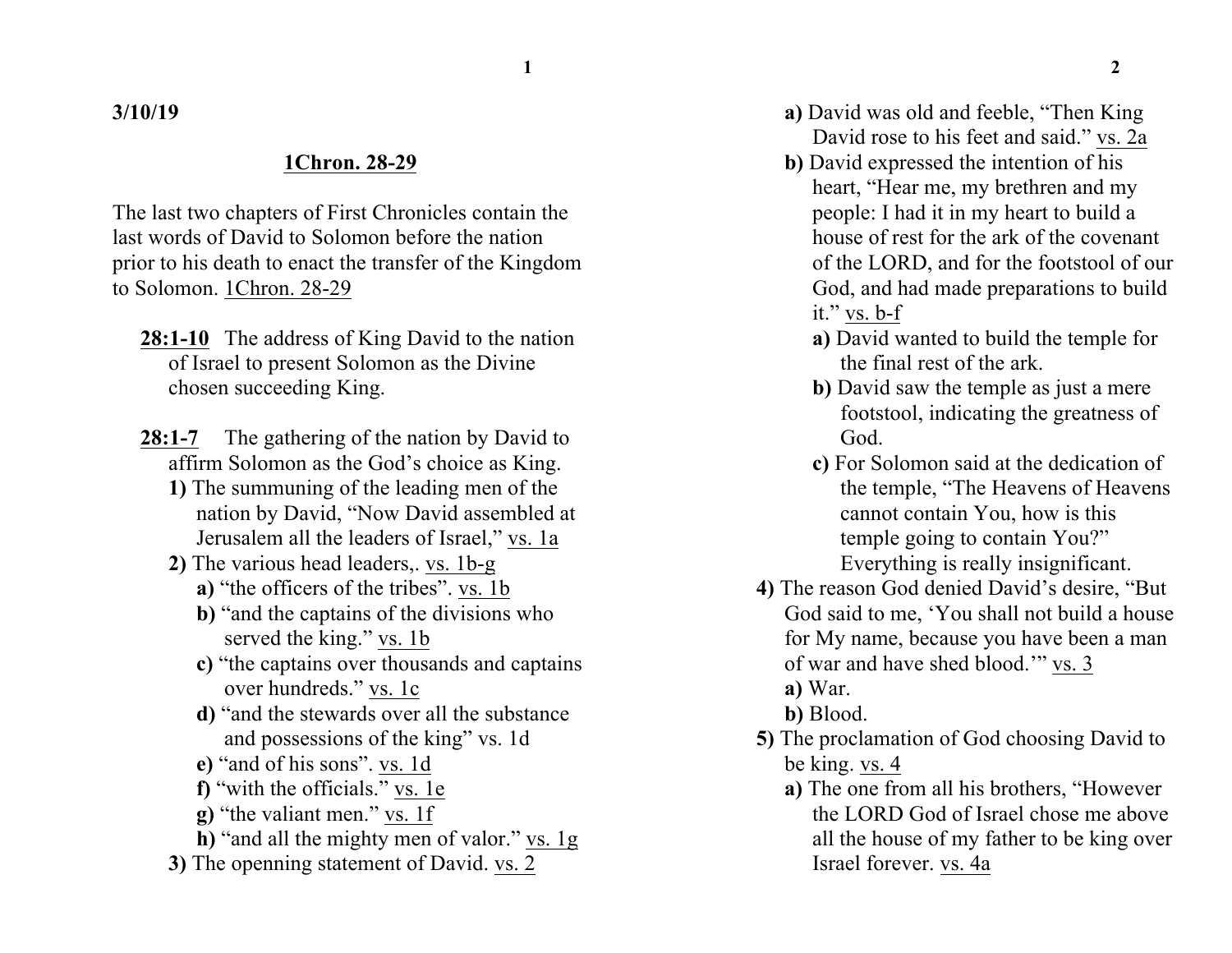- **b)** The one tribe out of the twelve, "for He has chosen Judah to be the ruler; and of the house of Judah, the house of my father, and among the sons of my father." vs. 4b-d
- **c)** The one to be king, "He was pleased with me to make me king over all Israel." vs. 4
	- **1))** Samuel had been sent to the house of Jesse to anoint David over his seven brothers to be king. 1Sam. 16
	- **2))** The reason being that God does not look on the outward appearance of man, but He looks upon the heart.
	- **3))** And so, David never forgot that God had chosen him.
- **6)** The declaration of God choosing Solomon to be the next King, "And of all my sons (for the LORD has given me many sons) He has chosen my son Solomon to sit on the throne of the kingdom of the LORD over Israel." vs. 5
	- \* David had 19 sons plus those born to his 10 concubines. 1Chron. 3:9; 2Sam. 5:14- 16; 15:16
- **7)** The personal testimony of David. vs. 6-7
	- **a)** The God revealed this to him, "Now He said to me, 'It is your son Solomon who shall build My house and My courts; for I have chosen him to be My son, and I will be his Father." vs. 6
- **b)** The promise of God, "'Moreover I will establish his kingdom forever, if he is steadfast to observe My commandments and My judgments, as it is this day." vs. 7
- **28:8-10** The exhortation of David to obey the word of God.
	- **1)** The importance of the word, "Now therefore, in the sight of all Israel, the assembly of the LORD, and in the hearing of our God, be careful to seek out all the commandments of the LORD your God." vs. 8a-d
		- **\*** The words are addressed to all the people in verse one.
	- **2)** The reason, "that you may possess this good land, and leave it as an inheritance for your children after you forever." vs. 8e-f
		- **a)** We are to be concerned about our children. We are not to live life as if our generation is the last, and after it, who cares.
		- **b)** God is very concerned how we view the next generation.
	- **3)** The important words for Solomon. vs. 9-10
		- **a)** Be one with God, "As for you, my son Solomon, know the God of your father." vs. 9a-b
			- \* Paul says, "I want to know Him, and the power of His resurrection. And the fellowship of His suffering and be conformed to His death." Phil 3:10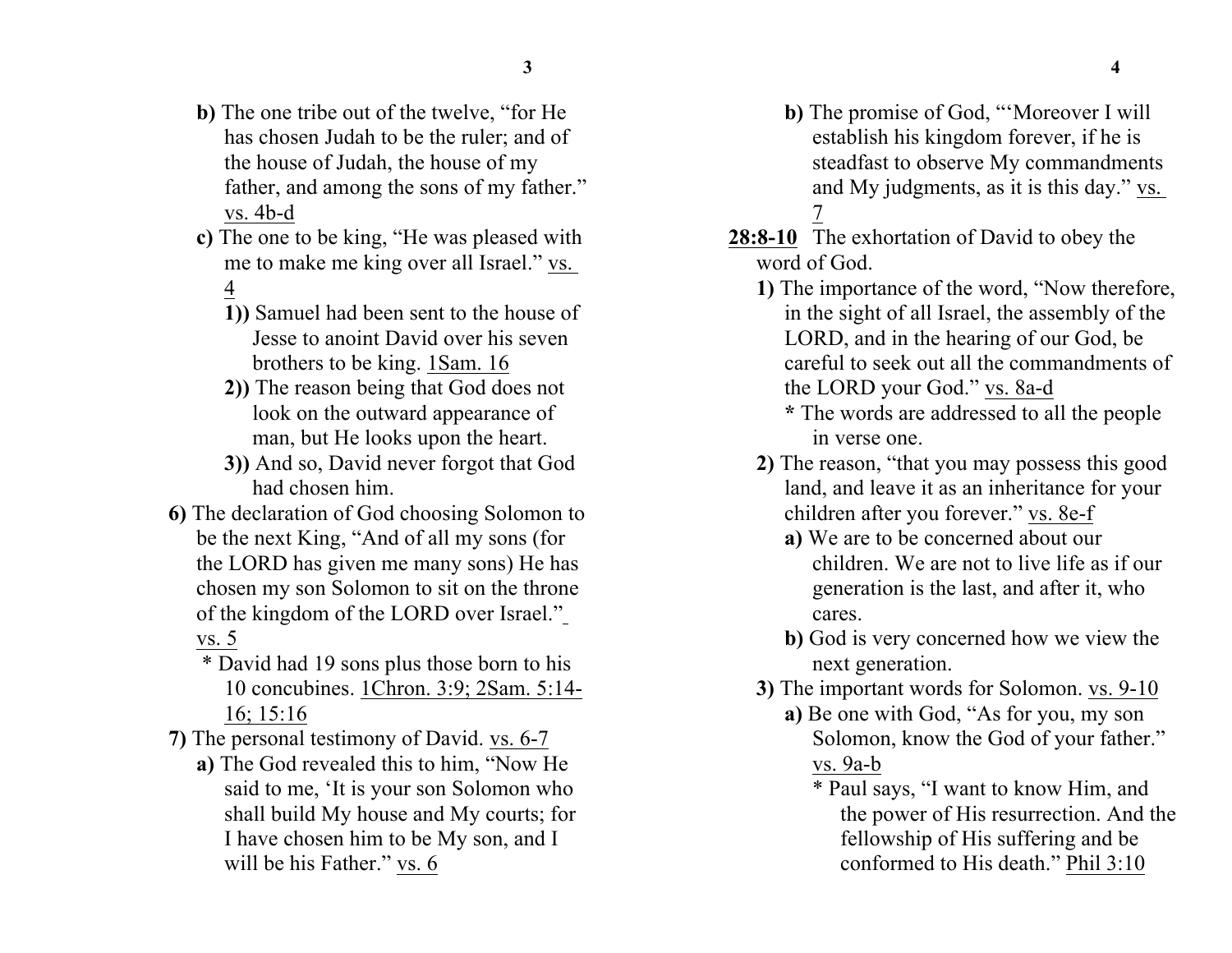- **b)** Be in love with God, "and serve Him with a loyal heart and with a willing mind." vs. 9c-d
- **c)** The reason, "for the LORD searches all hearts and understands all the intent of the thoughts." vs. 9e
- **d)** The warning, "If you seek Him, He will be found by you; but if you forsake Him, He will cast you off forever." vs. 9f-i
- e) The reflexion of his great peivilege and responsibility. vs. 10
	- **1))** The contemplation, "Consider now, for the LORD has chosen you to build a house for the sanctuary." Vs. 10a-b
	- **2))** The exhortation, "be strong, and do it." vs. 10c-d
- **28:11-19** The handing over of the plans and materials to Solomon for the building of the temple.
	- **1)** The plans were by Divine revelation. vs. 11- 13
		- **a)** The various areas of the temple, "Then David gave his son Solomon the plans for the vestibule, its houses, its treasuries, its upper chambers, its inner chambers, and the place of the mercy seat; and the plans for all that he had by the Spirit, of the courts of the house of the LORD, of all the chambers all around, of the treasuries of the house of God, and of the

treasuries for the dedicated things." vs. 11-12

- **b)** The "Spirit" indicates the Inspiration of the plans imparted to David.
- **2)** The order of the priests and service, "also for the division of the priests and the Levites, for all the work of the service of the house of the LORD, and for all the articles of service in the house of the LORD." vs. 13
- **3)** The costly material in abundance for the building of the temple. vs. 14-18
	- **a)** The general supply, "He gave gold by weight for things of gold, for all articles used in every kind of service; also silver for all articles of silver by weight, for all articles used in every kind of service." vs. 14
	- **b)** The specific amounts, "the weight for the lampstands of gold, and their lamps of gold, by weight for each lampstand and its lamps; for the lampstands of silver by weight, for the lampstand and its lamps, according to the use of each lampstand. And by weight he gave gold for the tables of the showbread, for each table, and silver for the tables of silver." vs. 15- 16
	- **c)** The diverse smaller vessels described, "also pure gold for the forks, the basins, the pitchers of pure gold, and the golden bowls--he gave gold by weight for every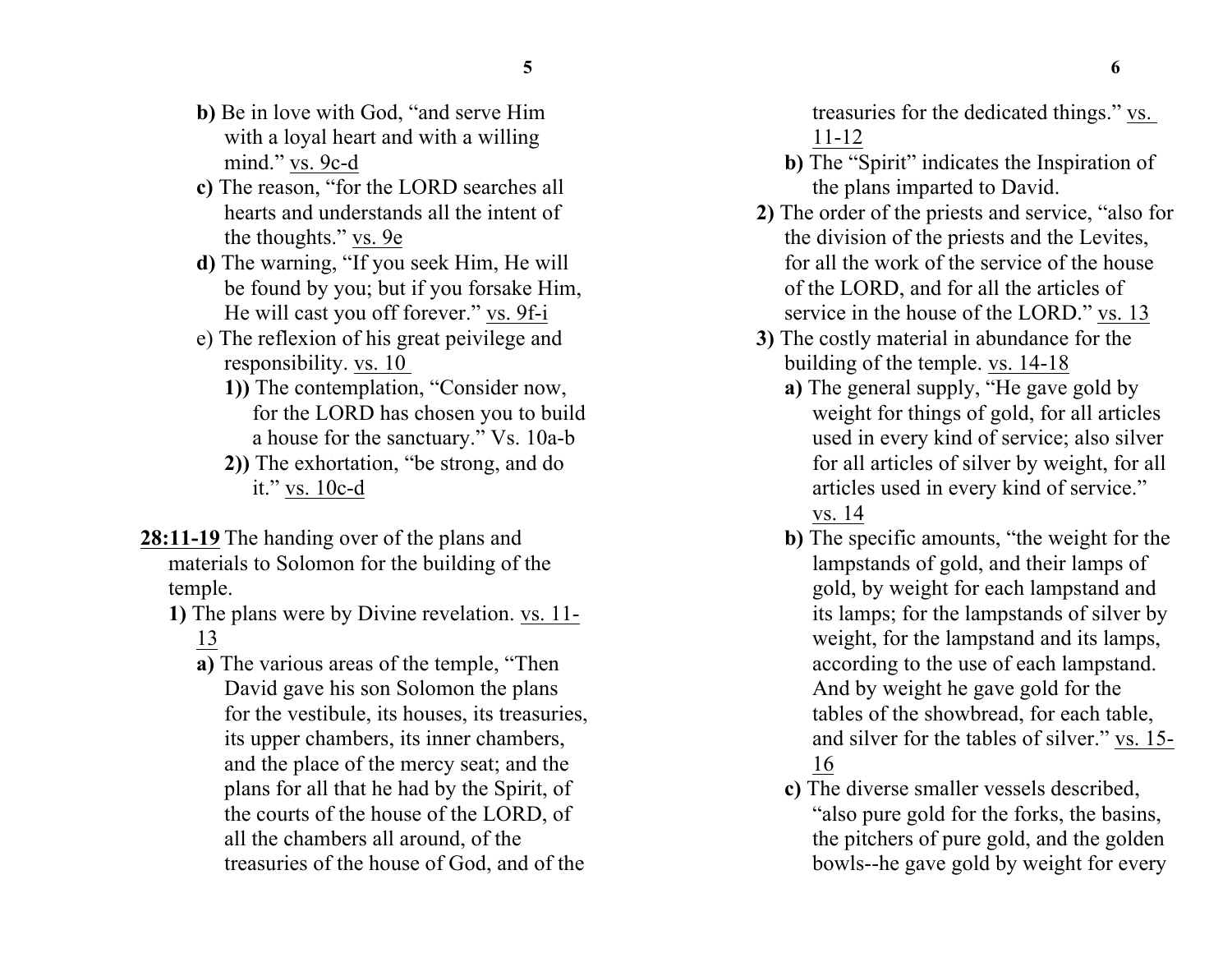bowl; and for the silver bowls, silver by weight for every bowl." vs. 17

- **d)** The particular larger articles described, "and refined gold by weight for the altar of incense, and for the construction of the chariot, that is, the gold cherubim that spread their wings and overshadowed the ark of the covenant of the LORD." vs. 18
	- **1))** The wings of the cherubim spanned twenty cubits over all. 2Chron. 3:13
	- **2))** A cubit is 18 inches, 30 foot span from tip to tip of the wings.
- **4)** The confirmation of the Divine source of this revelation, "All this," said David, "the LORD made me understand in writing, by His hand upon me, all the works of these plans." vs. 19
	- **a)** Divine Inspiration. 2Tm. 3:16-17; 2Pet. 1:19-21
	- **b)** Where God guides He provides, He raises the Pastor up, brings the people and directs His church, He is faithful.
- **28:20-21** The exhortation to Solomon to complete the building of the temple.
	- **1)** To persevere in the work, "And David said to his son Solomon, "Be strong and of good courage, and do it; do not fear nor be dismayed, for the LORD God--my God- will be with you. He will not leave you nor forsake you, until you have finished all the

work for the service of the house of the LORD." vs. 20

- **a)** Moses declared it to the people to enter the promise land at the end of forty years, led by Joshua. Deut. 31:6
- **b)** Joshua declared it to the people that would cross the Jordan. Josh. 1:6, 9
- **c)** The phrase "and do it", refers to the task of building the temple.
	- **1)** The phrase has been stated once before. 1Chron. 28:10d
	- **2)** This because all the materials, laborers and craftsmen had been provided, as well as the plans directly from God.
- **d)** The context of these words is for the sake of Solomon to build the temple, "until you have finished all the work for the service of the house of the LORD."
- **e)** God is not the God of confusion, but of order, He will enable the person and complete the work.
- **2)** To understand all had been prepared by David, "Here are the divisions of the priests and the Levites for all the service of the house of God; and every willing craftsman will be with you for all manner of workmanship, for every kind of service; also the leaders and all the people will be completely at your command." vs. 21
	- **a)** The key to service is that it be "willing" of one's own determination.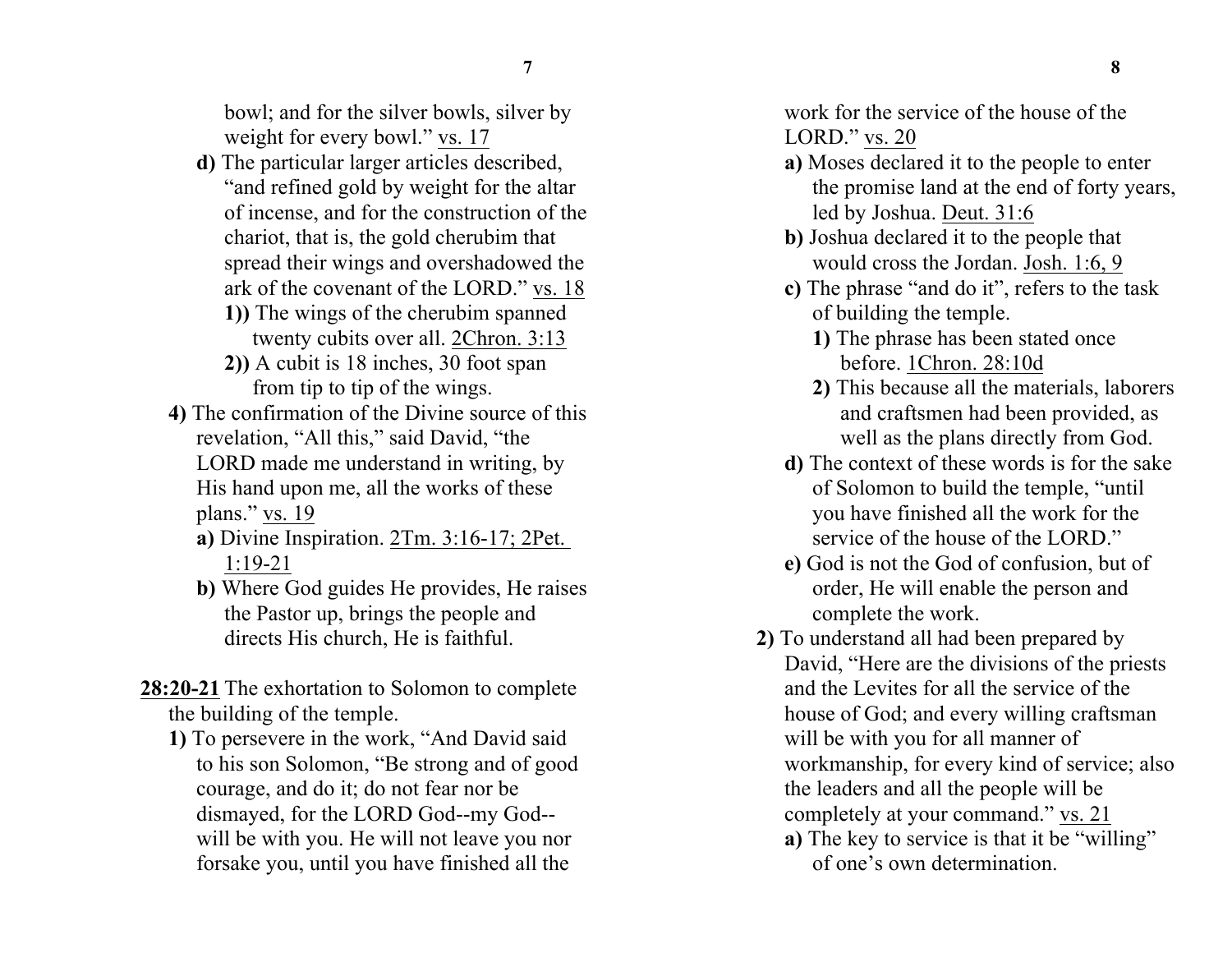- **b)** The attitude of submissive servant.
- **c)** Kind of the same thing that happened in the book of Exodus, as Moses was gifted in the same manner, and God anointed craftsman for the work of the tabernacle, so likewise here the temple to be built.
- **29:1-9** The proclamation of the character of the work declared to the nation and the contributions.
- **1)** The concern of David declared to the nation is two-fold, "Furthermore King David said to all the assembly: "My son Solomon, whom alone God has chosen, is young and inexperienced; and the work is great, because the temple is not for man but for the LORD God." vs. 1
	- **a)** The word inexperience "rak", means soft, delicate or weak.
	- **b)** Solomon was not an outdoorsman like David, but was a momas boy.
- **2)** The commitment of David financially, "Now for the house of my God I have prepared with all my might: gold for things to be made of gold, silver for things of silver, bronze for things of bronze, iron for things of iron, wood for things of wood, onyx stones, stones to be set, glistening stones of various colors, all kinds of precious stones, and marble slabs in abundance." vs. 2 **a)** This had become the passion of David.

**b)** Giving God many of the spoils of war.

**3)** The motive of David was love for his God, "Moreover, because I have set my affection on the house of my God, I have given to the house of my God, over and above all that I have prepared for the holy house, my own special treasure of gold and silver." vs. 3 **\*** David gave lavishly for the temple from

his own abundane.

- **4)** The specific designated giving by David, "three thousand talents of gold, of the gold of Ophir, and seven thousand talents of refined silver, to overlay the walls of the houses; the gold for things of gold and the silver for things of silver, and for all kinds of work to be done by the hands of craftsmen." vs. 3-5b
- **5)** The challenge of David was stated for the leaders to do the same in their provisions for the temple, "Who then is willing to consecrate himself this day to the LORD?" vs 5c
- **6)** The response of the leader of the nation to contribute, Then the leaders of the fathers' houses, leaders of the tribes of Israel, the captains of thousands and of hundreds, with the officers over the king's work, offered willingly." vs. 6
	- **a)** The only way God excepts anything is of a willing heart.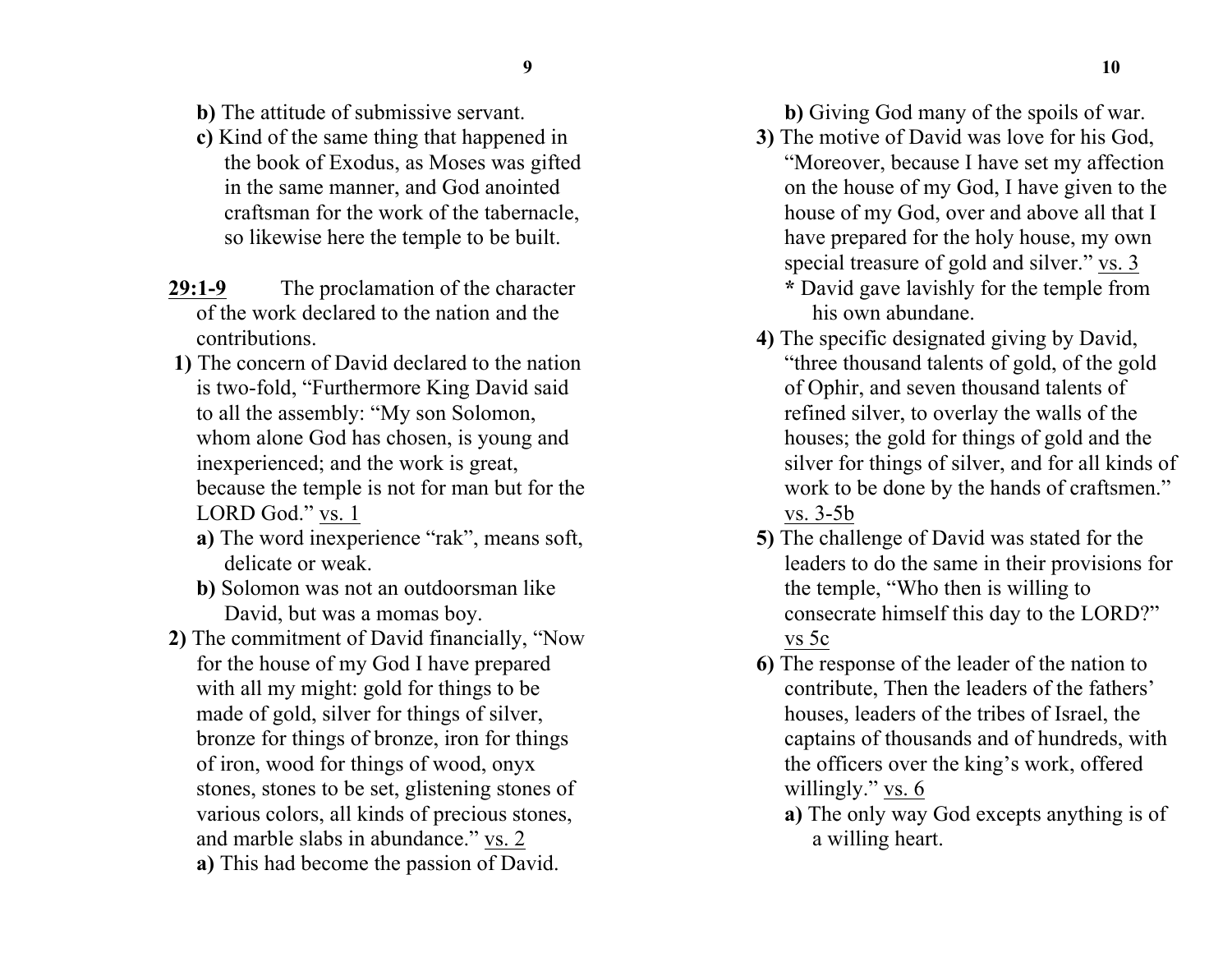- **b)** Giving should never be compulsury, cohearsed or under pressure. 2Cor. 8-9
- **7)** The offering of precious metals, They gave for the work of the house of God five thousand talents and ten thousand darics of gold, ten thousand talents of silver, eighteen thousand talents of bronze, and one hundred thousand talents of iron." vs. 7
- **8)** The offering of precious stones, "And whoever had precious stones gave them to the treasury of the house of the LORD, into the hand of Jehiel the Gershonite." vs. 8
- **9)** The rejoicing over the giving, "Then the people rejoiced, for they had offered willingly, because with a loyal heart they had offered willingly to the LORD; and King David also rejoiced greatly." vs. 9
	- **a)** "So let each one give as he purposes in his heart, not grudgingly or of necessity; for God loves a cheerful giver." 2Cor. 9:7
	- **b)** The wor cheerful, literally means halarious giver.
	- c) It says that Moses had to restrain the people because they gave too much. Ex. 36:6
- **29:10-19** The praise of David to God for choosing the nation of Israel.
	- **1)** The gratitude of David for God being the Father of the nation, "Therefore David

blessed the LORD before all the assembly; and David said: "Blessed are You, LORD God of Israel, our Father, forever and ever." vs. 10

- **a)** God is never call the Father of any Hebrew or Jew, only of the nation.
- **b)** In Jesus we can call God our Father.
- **2)** The delight of David over God. vs. 11 **a)** For God's uniquness, "Yours, O LORD, is the greatness, The power and the glory." vs. 11a-b
	- **b)** For being undefeated, "The victory and the majesty." vs. 11c
	- **c)** For owning everything, "For all that is in heaven and in earth is Yours; Yours is the kingdom, O LORD, And You are exalted as head over all." vs. 11d-g
- **3)** The acknowlegment of David that all good thing come from God, "Both riches and honor come from You, And You reign over all. In Your hand is power and might; In Your hand it is to make great And to give strength to all." vs. 12
	- **a)** Many today have corrupted this into the teaching of prosperity.
	- **b)** The Word Faith movement.
- **4)** The admiration of David of God, "Now therefore, our God, We thank You And praise Your glorious name." vs. 13
	- **a)** Gratitude.
	- **b)** Admiration.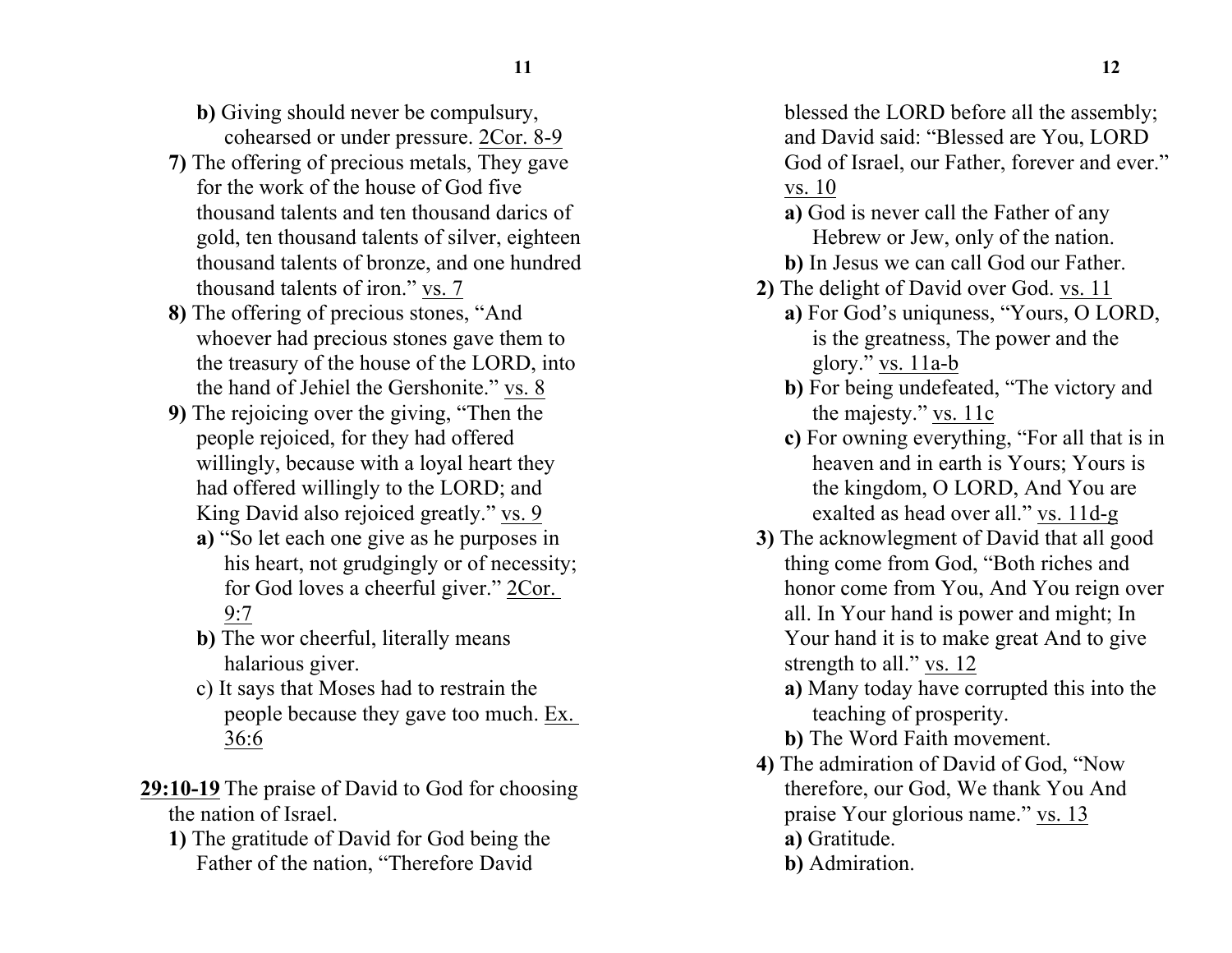- **5)** The insignificane of the people, yet privileged to give to God, "But who am I, and who are my people, That we should be able to offer so willingly as this? For all things come from You, And of Your own we have given You." vs. 14
	- **a)** To do it willing, contrary to our sinful nature.
	- **b)** Yet all we give really belongs to God!
- **6)** The temporal and hopeless state expressed by David, " For we are aliens and pilgrims before You, As were all our fathers; Our days on earth are as a shadow, And without hope." vs. 15

**\*** Even as a vapor of smoke. Ja. 4:14

- **7)** The repetition by David that all given is really God's, "O LORD our God, all this abundance that we have prepared to build You a house for Your holy name is from Your hand, and is all Your own." vs. 16
- **8)** The awareness of David that God knows the motive of the heart for giving "I know also, my God, that You test the heart and have pleasure in uprightness. As for me, in the uprightness of my heart I have willingly offered all these things; and now with joy I have seen Your people, who are present here to offer willingly to You." vs. 17
	- **a)** God will test us through life to see if we really love Him, in order that we know, not Him, He alrady knows.
- **b)** God desires that eveything we do for Him is with joy.
- **9)** The request of David about keeping their hearts towards Himself, "O LORD God of Abraham, Isaac, and Israel, our fathers, keep this forever in the intent of the thoughts of the heart of Your people, and fix their heart toward You." vs. 18
	- **a)** This is a cry of wisdom, knowing our own depravity and waywardness.
	- b**)** This is a cry of dependence on God for the strength and courage.
- **10)** The personal request of David for Solomon, "And give my son Solomon a loyal heart to keep Your commandments and Your testimonies and Your statutes, to do all these things, and to build the temple for which I have made provision." vs. 19
	- a) Now remember what we said at the beginning of Chronicles, Chronicles is really a record from God's perspective not from man's.
	- **b)** This is God's perspective to our obedience to God.
- **29:20-30** The enthronement of Solomon as King of Israel.
	- **1)** The command to worship God by David, "Then David said to all the assembly, "Now bless the LORD your God." So all the assembly blessed the LORD God of their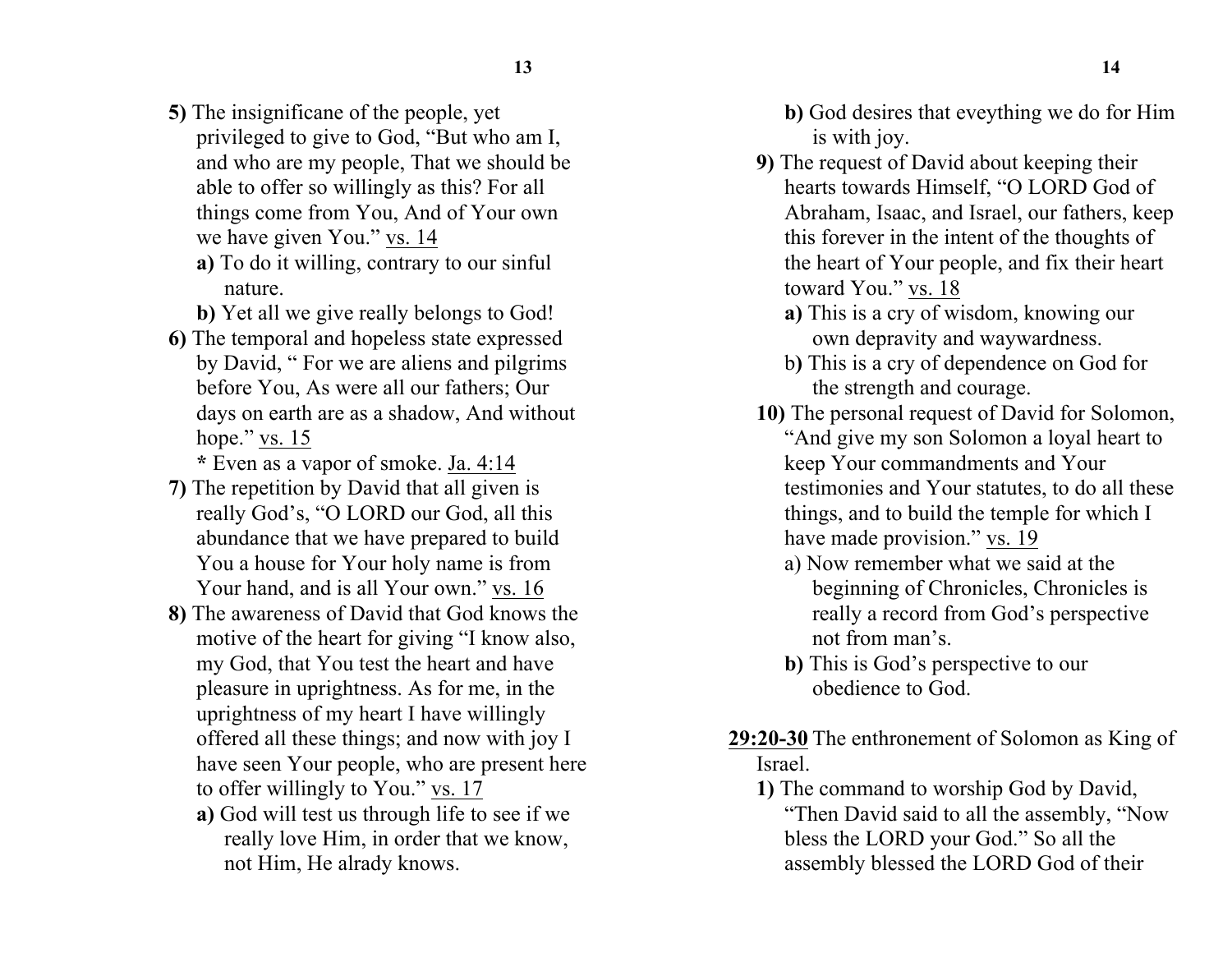fathers, and bowed their heads and prostrated themselves before the LORD and the king." vs. 20

- a) The praise is of God.
- b) The reverence is due to His holiness.
- **2)** The multitude of offerings, "And they made sacrifices to the LORD and offered burnt offerings to the LORD on the next day: a thousand bulls, a thousand rams, a thousand lambs, with their drink offerings, and sacrifices in abundance for all Israel." vs. 21 **\*** This is no exageration!
- **3)** The joyous feasting, "So they ate and drank before the LORD with great gladness on that day." vs. 22a
- **4)** The confirmation of Solomon as King, "And they made Solomon the son of David king the second time, and anointed him before the LORD to be the leader, and Zadok to be priest." vs. 22
	- **\*** The first time is recorded in Kings. 1Kings 1-2
- **5)** The Then Solomon sat on the throne of the LORD as king instead of David his father, and prospered; and all Israel obeyed him." vs. 23
- **6)** The loyalty to Solomon, "All the leaders and the mighty men, and also all the sons of King David, submitted themselves to King Solomon." vs. 24
- **7)** The blessing of God on Solomon, "So the LORD exalted Solomon exceedingly in the sight of all Israel, and bestowed on him such royal majesty as had not been on any king before him in Israel." vs. 25
- **8)** The summary statement of David's reign, "Thus David the son of Jesse reigned over all Israel. And the period that he reigned over Israel was forty years; seven years he reigned in Hebron, and thirty-three years he reigned in Jerusalem." vs. 25-26
- **9)** The completed transition of the throne, "So he died in a good old age, full of days and riches and honor; and Solomon his son reigned in his place." vs. 28
- **10)** The summary statement of the recorded sources for David, "Now the acts of King David, first and last, indeed they are written in the book of Samuel the seer, in the book of Nathan the prophet, and in the book of Gad the seer, with all his reign and his might, and the events that happened to him, to Israel, and to all the kingdoms of the lands." vs. 29-30
	- **a)** And so, we come to the close of First Chronicles, the riegn of David. Second Chronicles will deal with the family of David through Solomon and what happened to the kingdom through him.
	- **b)** And so we get God's perspective through the Chronicles as He views things. What